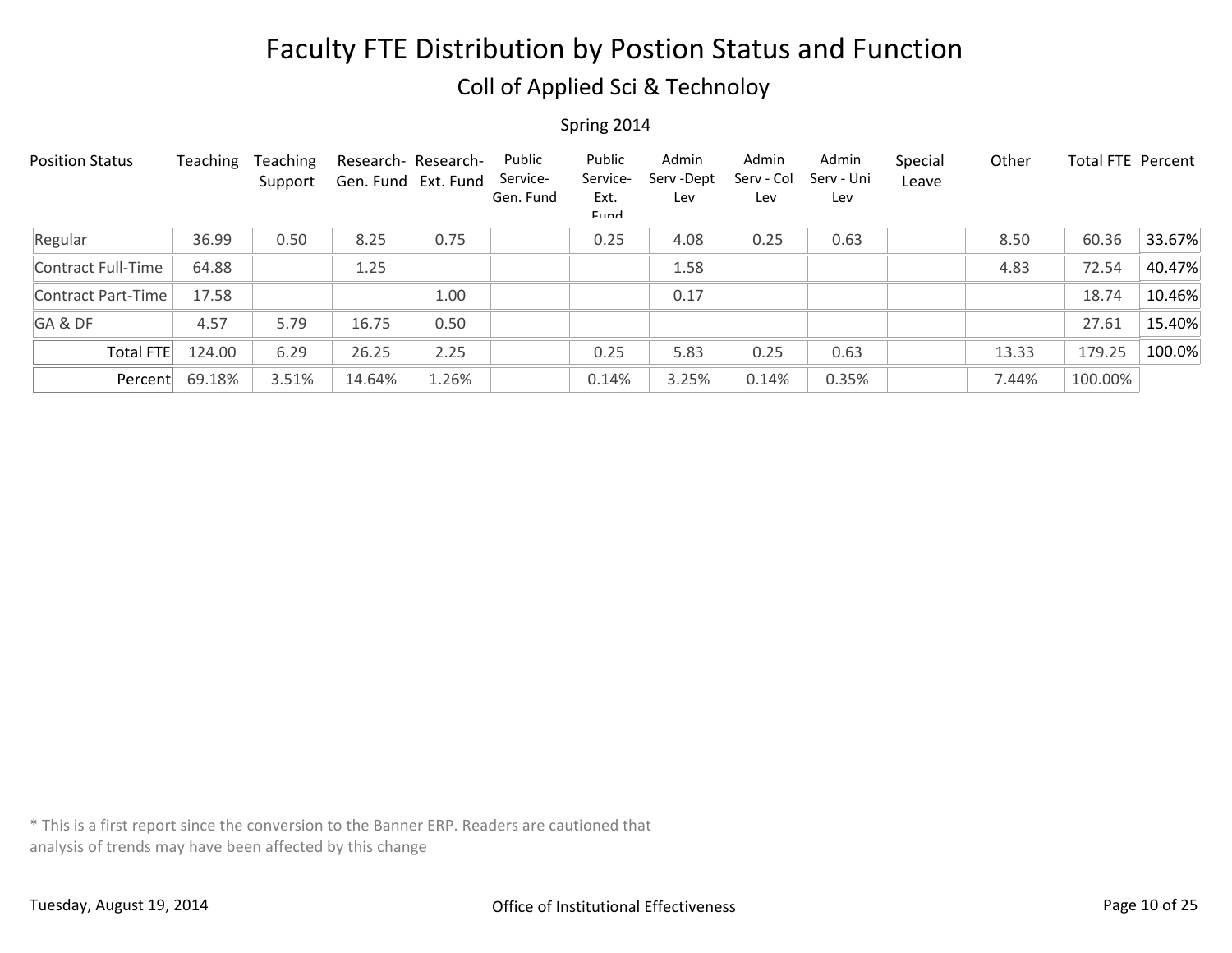## Coll of Architecture & Planning

#### Spring 2014

| <b>Position Status</b> | Teaching | Teaching<br>Support | Research- Research-<br>Gen. Fund Ext. Fund |       | Public<br>Service-<br>Gen. Fund | Public<br>Service-<br>Ext.<br>Eund | Admin<br>Serv-Dept<br>Lev | Admin<br>Serv - Col<br>Lev | Admin<br>Serv - Uni<br>Lev | Special<br>Leave | Other | Total FTE Percent |        |
|------------------------|----------|---------------------|--------------------------------------------|-------|---------------------------------|------------------------------------|---------------------------|----------------------------|----------------------------|------------------|-------|-------------------|--------|
| Regular                | 12.17    | 0.25                | 3.31                                       | 0.25  |                                 |                                    | 1.85                      | 0.38                       |                            | 0.17             | 1.48  | 19.94             | 40.47% |
| Contract Full-Time     | 6.10     |                     | 0.31                                       |       |                                 |                                    |                           |                            |                            |                  |       | 6.42              | 13.02% |
| Contract Part-Time     | 2.42     |                     |                                            |       |                                 |                                    |                           |                            |                            |                  |       | 2.42              | 4.90%  |
| GA&DF                  |          | 15.00               | 2.50                                       |       |                                 | 3.00                               |                           |                            |                            |                  |       | 20.50             | 41.61% |
| Total FTE              | 20.69    | 15.25               | 6.13                                       | 0.25  |                                 | 3.00                               | 1.85                      | 0.38                       |                            | 0.17             | 1.48  | 49.27             | 100.0% |
| Percent                | 41.99%   | 30.95%              | 12.43%                                     | 0.51% |                                 | 6.09%                              | 3.76%                     | 0.76%                      |                            | 0.34%            | 3.00% | 100.00%           |        |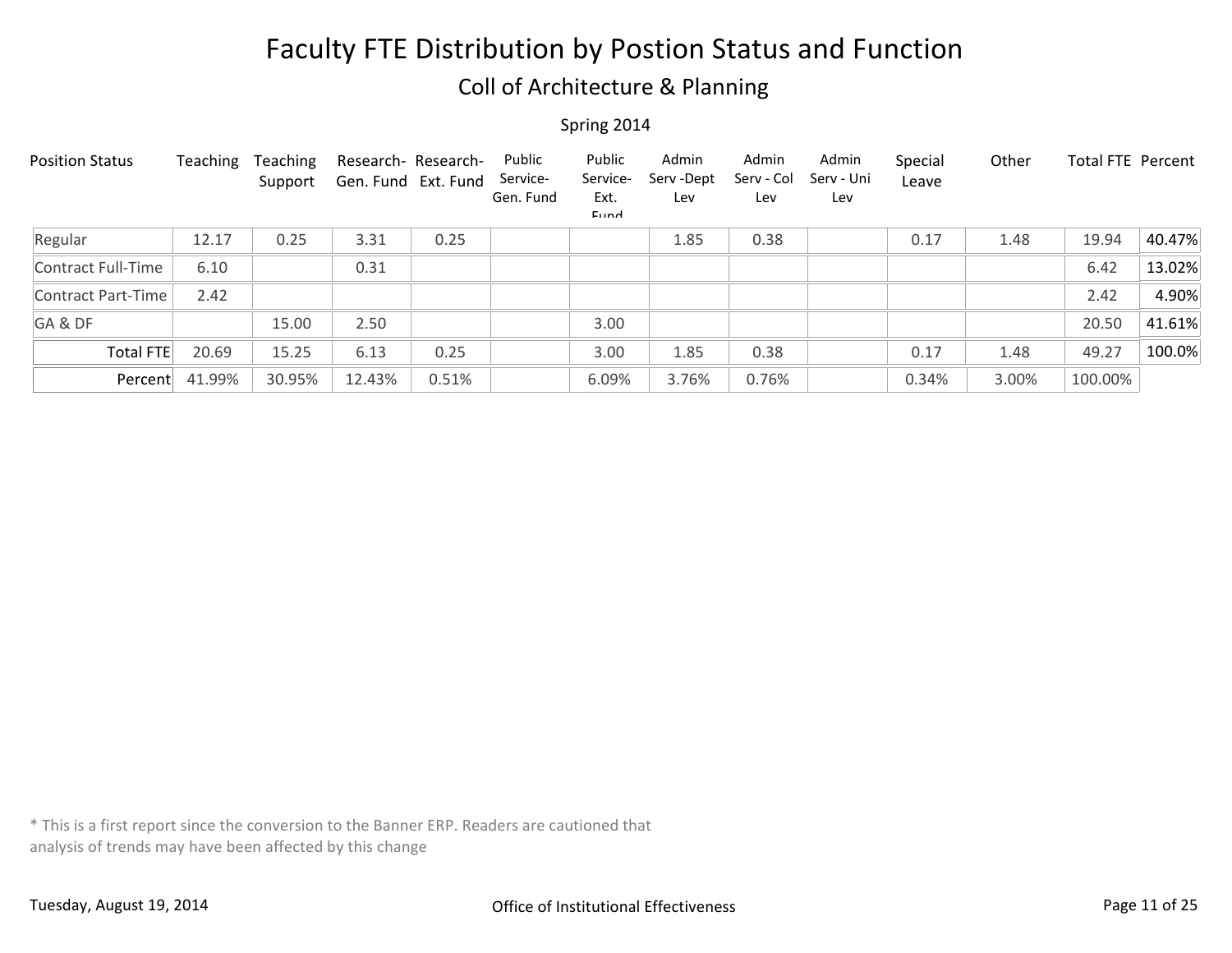## Coll of Comm Info & Media

#### Spring 2014

| <b>Position Status</b> | Teaching | <b>Teaching</b><br>Support | Gen. Fund Ext. Fund | Research-Research- | Public<br>Service-<br>Gen. Fund | Public<br>Service-<br>Ext.<br>Eund | Admin<br>Serv-Dept<br>Lev | Admin<br>Serv - Col<br>Lev | Admin<br>Serv - Uni<br>Lev | Special<br>Leave | Other | <b>Total FTE Percent</b> |        |
|------------------------|----------|----------------------------|---------------------|--------------------|---------------------------------|------------------------------------|---------------------------|----------------------------|----------------------------|------------------|-------|--------------------------|--------|
| Regular                | 22.25    | 1.00                       | 8.00                | 0.25               | 0.58                            | 0.29                               | 3.58                      | 0.46                       | 0.17                       | 1.00             | 2.00  | 40.08                    | 37.96% |
| Contract Full-Time     | 30.50    |                            | 0.50                |                    | 0.25                            |                                    | 0.75                      | 0.25                       |                            |                  | 4.25  | 37.25                    | 35.28% |
| Contract Part-Time     | 2.50     |                            |                     |                    |                                 |                                    |                           |                            |                            |                  |       | 2.50                     | 2.37%  |
| GA&DF                  | 8.50     | 9.63                       | 3.50                |                    |                                 |                                    |                           |                            |                            |                  |       | 25.75                    | 24.39% |
| Total FTE              | 63.75    | 10.63                      | 12.00               | 0.25               | 0.83                            | 0.29                               | 4.33                      | 0.71                       | 0.17                       | 1.00             | 6.25  | 105.58                   | 100.0% |
| Percent                | 60.38%   | 10.06%                     | 11.37%              | 0.24%              | 0.79%                           | 0.28%                              | 4.10%                     | 0.67%                      | 0.16%                      | 0.95%            | 5.92% | 100.00%                  |        |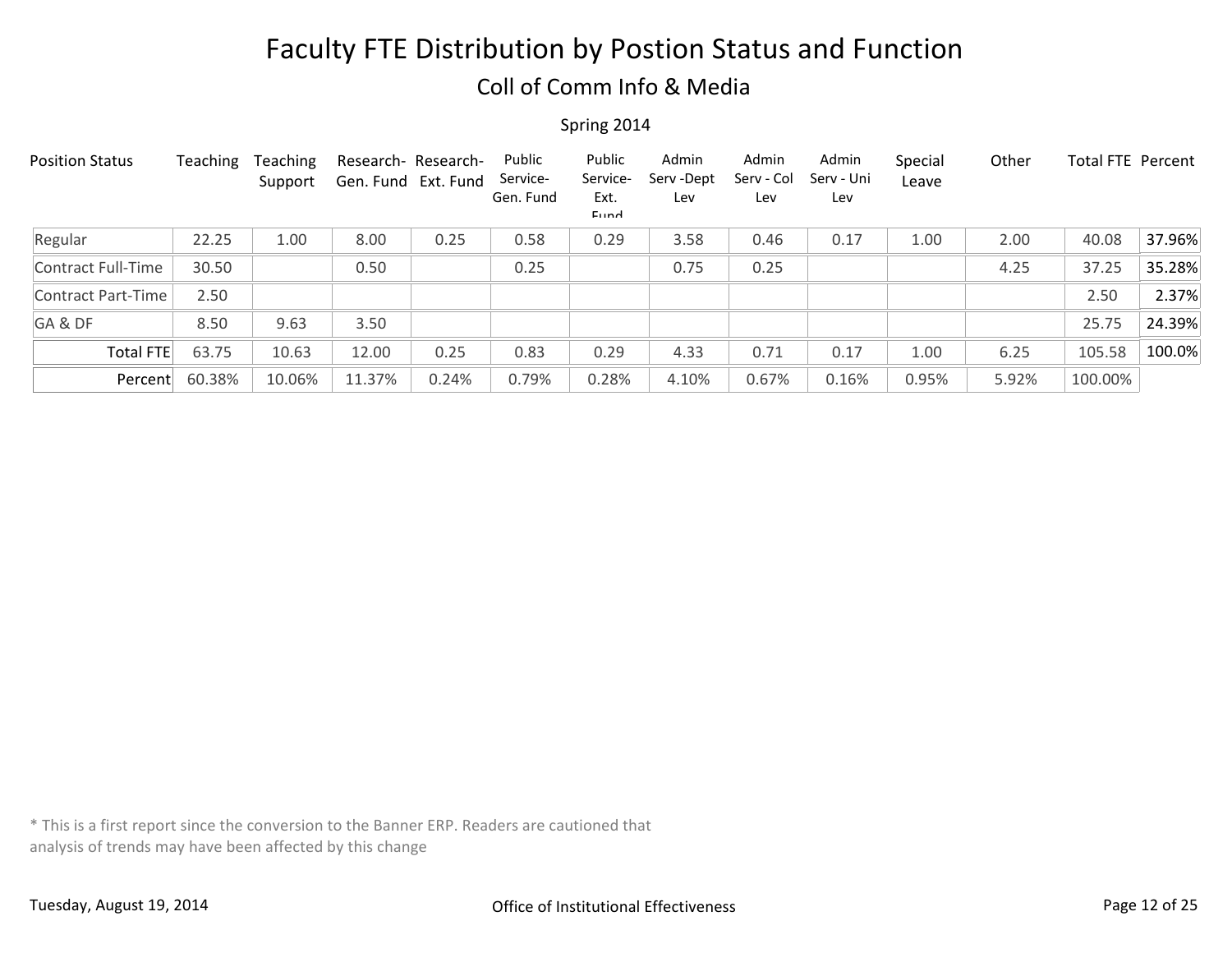## Coll of Fine Arts

#### Spring 2014

| <b>Position Status</b> | Teaching | Teaching<br>Support | Gen. Fund Ext. Fund | Research- Research- | Public<br>Service-<br>Gen. Fund | Public<br>Service-<br>Ext.<br>Eund | Admin<br>Serv-Dept<br>Lev | Admin<br>Serv - Col<br>Lev | Admin<br>Serv - Uni<br>Lev | Special<br>Leave | Other | Total FTE Percent |        |
|------------------------|----------|---------------------|---------------------|---------------------|---------------------------------|------------------------------------|---------------------------|----------------------------|----------------------------|------------------|-------|-------------------|--------|
| Regular                | 81.03    | 3.74                |                     |                     |                                 |                                    | 4.75                      | 0.75                       |                            | 1.25             | 1.42  | 92.93             | 65.21% |
| Contract Full-Time     | 28.11    | 0.42                |                     |                     |                                 |                                    |                           |                            |                            |                  | 0.75  | 29.28             | 20.55% |
| Contract Part-Time     | 15.04    |                     |                     |                     |                                 |                                    |                           |                            |                            |                  | 0.50  | 15.54             | 10.91% |
| GA&DF                  | 0.25     | 4.50                |                     |                     |                                 |                                    |                           |                            |                            |                  |       | 4.75              | 3.33%  |
| <b>Total FTE</b>       | 124.43   | 8.66                |                     |                     |                                 |                                    | 4.75                      | 0.75                       |                            | 1.25             | 2.67  | 142.51            | 100.0% |
| Percent                | 87.32%   | 6.08%               |                     |                     |                                 |                                    | 3.33%                     | 0.53%                      |                            | 0.88%            | 1.87% | 100.00%           |        |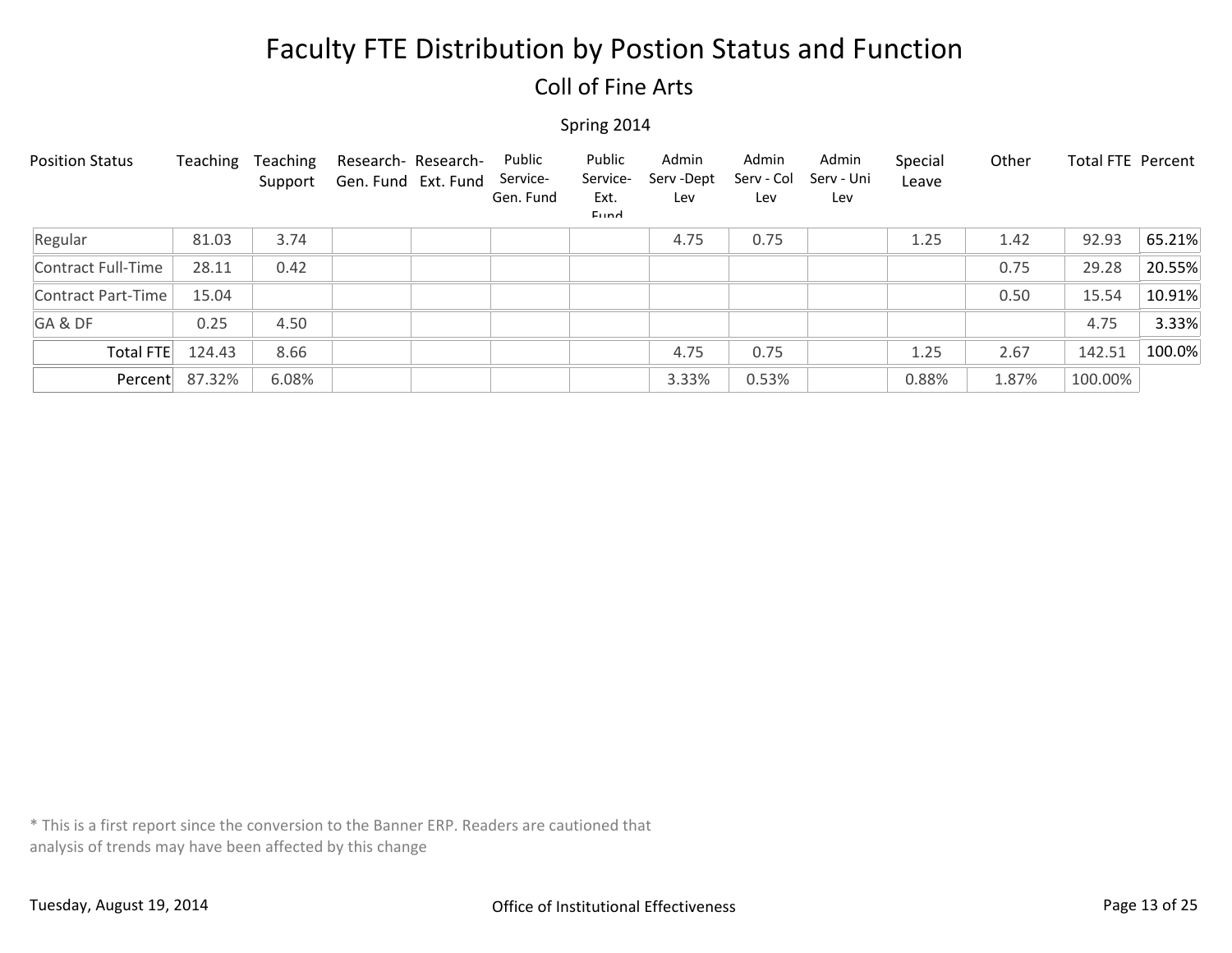### Coll of Sciences & Humanities

#### Spring 2014

| <b>Position Status</b> | Teaching | Teaching<br>Support | Research- Research-<br>Gen. Fund Ext. Fund |       | Public<br>Service-<br>Gen. Fund | Public<br>Service-<br>Ext.<br>Eund | Admin<br>Serv-Dept<br>Lev | Admin<br>Serv - Col<br>Lev | Admin<br>Serv - Uni<br>Lev | Special<br>Leave | Other | Total FTE Percent |        |
|------------------------|----------|---------------------|--------------------------------------------|-------|---------------------------------|------------------------------------|---------------------------|----------------------------|----------------------------|------------------|-------|-------------------|--------|
| Regular                | 158.62   | 1.56                | 49.41                                      | 4.73  | 1.00                            |                                    | 17.08                     | 1.75                       | 0.50                       | 5.50             | 13.57 | 256.21            | 51.67% |
| Contract Full-Time     | 116.04   | 2.24                |                                            |       |                                 |                                    | 2.50                      |                            |                            |                  | 3.48  | 124.92            | 25.20% |
| Contract Part-Time     | 33.73    |                     | 0.25                                       |       |                                 |                                    | 0.25                      |                            |                            |                  |       | 34.23             | 6.90%  |
| GA&DF                  | 14.75    | 38.46               | 13.50                                      | 2.50  |                                 |                                    |                           | 0.50                       |                            |                  |       | 80.46             | 16.23% |
| Total FTE              | 323.14   | 42.26               | 63.16                                      | 7.23  | 1.00                            |                                    | 19.83                     | 2.25                       | 0.50                       | 5.50             | 17.05 | 495.82            | 100.0% |
| Percent                | 65.17%   | 8.52%               | 12.74%                                     | 1.46% | 0.20%                           |                                    | 4.00%                     | 0.45%                      | 0.10%                      | 1.11%            | 3.44% | 100.00%           |        |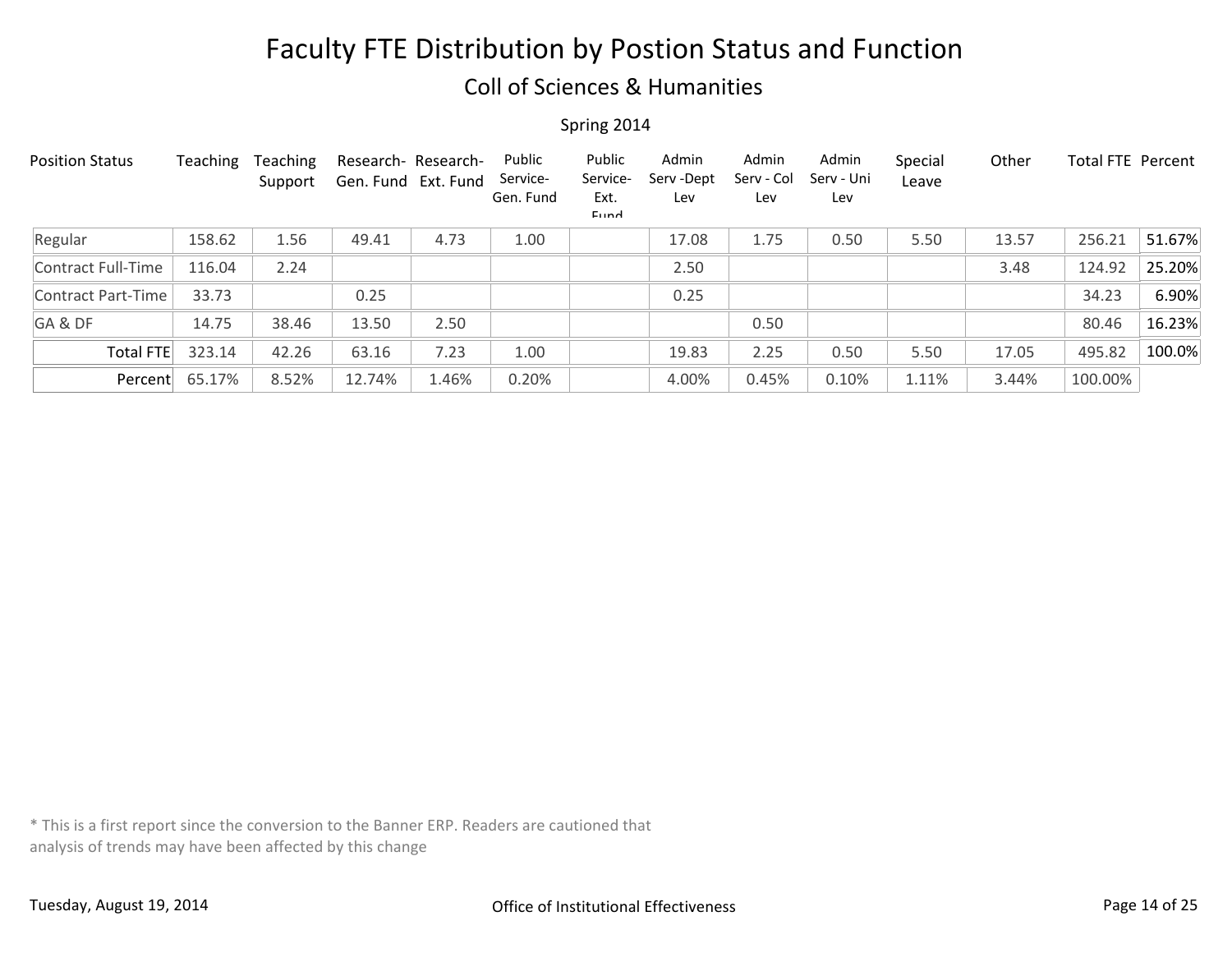## Miller Coll of Business

#### Spring 2014

| <b>Position Status</b> | Teaching | Teaching<br>Support | Gen. Fund Ext. Fund | Research- Research- | Public<br>Service-<br>Gen. Fund | Public<br>Service-<br>Ext.<br>$E$ <sub>IIM</sub> | Admin<br>Serv -Dept<br>Lev | Admin<br>Serv - Col<br>Lev | Admin<br>Serv - Uni<br>Lev | Special<br>Leave | Other | Total FTE Percent |        |
|------------------------|----------|---------------------|---------------------|---------------------|---------------------------------|--------------------------------------------------|----------------------------|----------------------------|----------------------------|------------------|-------|-------------------|--------|
| Regular                | 45.13    |                     | 14.08               |                     |                                 |                                                  | 1.00                       | 0.50                       |                            | 1.00             | 2.48  | 64.19             | 63.12% |
| Contract Full-Time     | 21.50    |                     | 0.25                |                     |                                 |                                                  |                            |                            |                            |                  | 0.25  | 22.25             | 21.88% |
| Contract Part-Time     | 3.75     |                     |                     |                     |                                 |                                                  |                            |                            |                            |                  |       | 3.75              | 3.69%  |
| GA&DF                  |          | 11.50               |                     |                     |                                 |                                                  |                            |                            |                            |                  |       | 11.50             | 11.31% |
| Total FTE              | 70.38    | 11.50               | 14.33               |                     |                                 |                                                  | 1.00                       | 0.50                       |                            | 1.00             | 2.73  | 101.69            | 100.0% |
| Percent                | 69.21%   | 11.31%              | 14.10%              |                     |                                 |                                                  | 0.98%                      | 0.49%                      |                            | 0.98%            | 2.68% | 100.00%           |        |